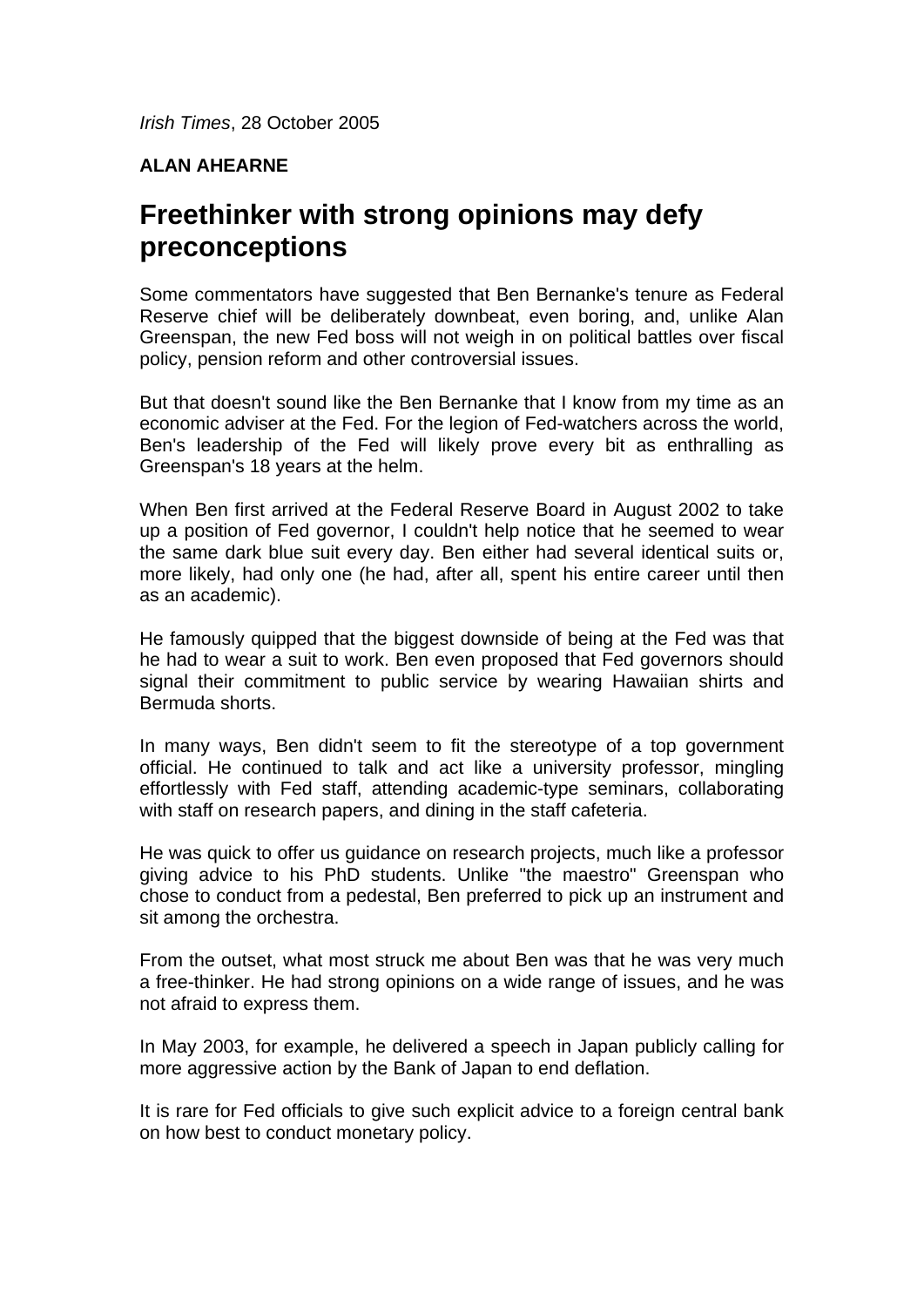Controversially, he put the blame for the large and growing US current account deficit as much on foreign countries as on the United States, and called for policymakers in Europe and Asia to promote growth in domestic demand to alleviate what he termed the "global saving glut".

Ben left the Fed last June to join the White House as President George W Bush's chief economic adviser, giving the president the opportunity to have a closer look at the man many observers were tipping to succeed Greenspan.

Bush must have liked what he saw. Ben's combination of academic expertise and practical experience in monetary and fiscal policy gave him the edge over other leading candidates.

Moreover, Ben is a moderate Republican, making him more palatable to Democrats. The White House was obviously anxious to avoid a repeat of the controversy that followed Bush's nomination of long-time family friend Harriet Miers to the Supreme Court.

Ben's nomination was welcomed by financial markets, which is crucial given the tough challenges that await Ben when he returns to the Fed in February.

For starters, he faces a delicate balancing act in deciding how much further to raise interest rates. The Fed has tightened monetary policy 11 times over the past year and a half, bringing short-term interest rates from 1 per cent in June 2004 to 3.75 per cent today. Financial markets expect another three-quarters of

a percentage point in hikes by April.

Despite higher interest rates, inflation has surged recently, though most of the increase reflects soaring energy costs. Additional increases in interest rates may be necessary to prevent higher energy prices from spilling over into broader inflation measures or into expectations that businesses and households

have about future inflation, but further hikes also run the risk of choking off economic growth.

A complicating factor is that house prices in the US have soared in recent years. Pushing up interest rates too far might pop the US house price bubble, with potentially devastating effects on the economy.

Another question is how Ben's approach to monetary policy will differ from Greenspan's. Ben favours an "inflation targeting" framework for monetary policy in which the central bank has an explicit target for inflation. On the face of it, this puts him at odds with Greenspan, who prefers a more flexible approach

without explicit targets. However, in practice, the approaches differ little.